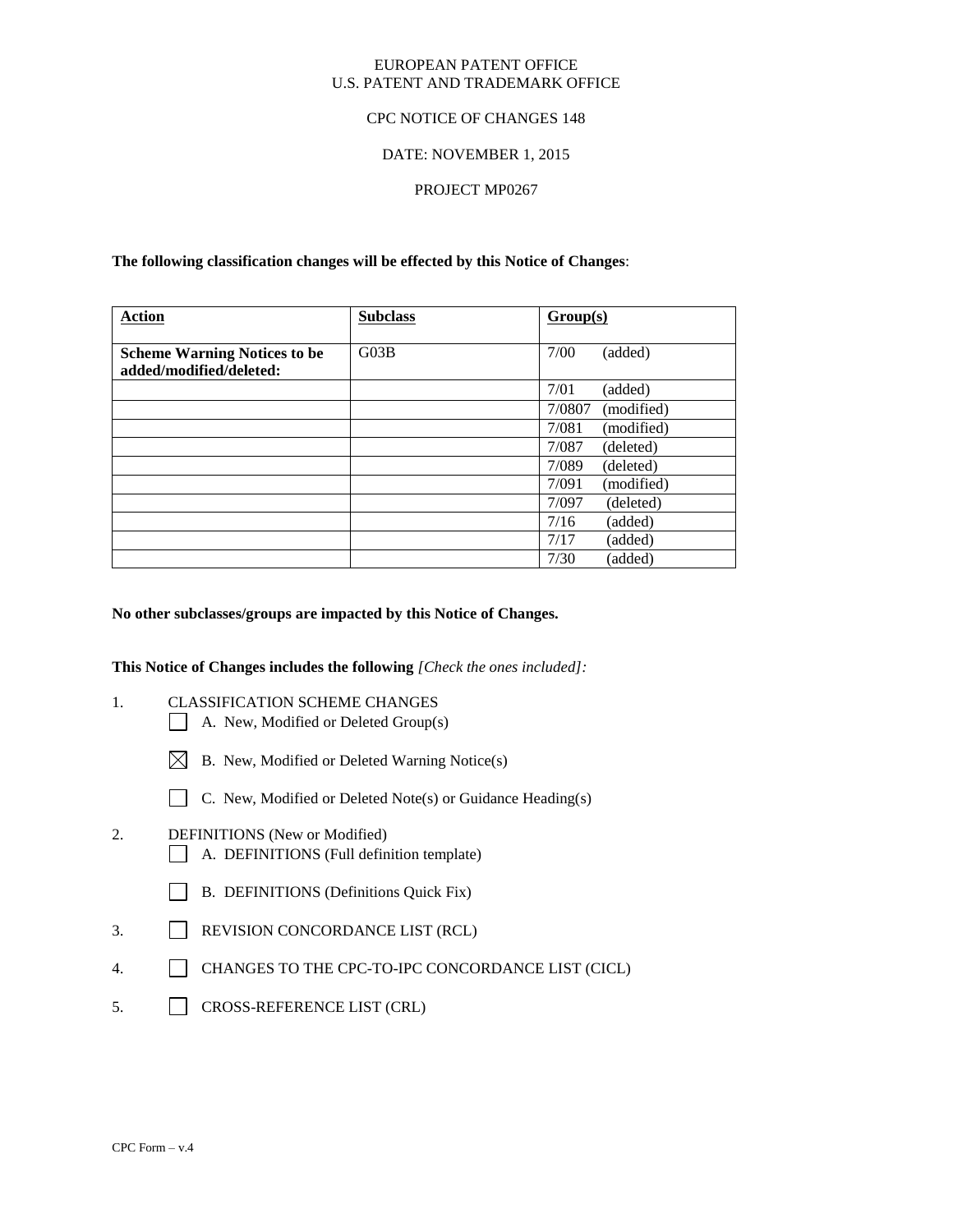#### CPC NOTICE OF CHANGES 148

# DATE: NOVEMBER 1, 2015

#### PROJECT MP0267

# 1. CLASSIFICATION SCHEME CHANGES

#### B. New, Modified or Deleted Warning notice(s)

## **SUBCLASS G03B - APPARATUS OR ARRANGEMENTS FOR TAKING PHOTOGRAPHS OR FOR PROJECTING OR VIEWING THEM; APPARATUS OR ARRANGEMENTS EMPLOYING ANALOGOUS TECHNIQUES USING WAVES OTHER THAN OPTICAL WAVES; ACCESSORIES THEREFOR**

| Type*       | <b>Location</b> | <b>Old Warning notice</b>                                                                                                                                                                                                                                                                                                                                      | <b>New/Modified Warning notice</b>                                                                                                                                                                                                                                                                                                                |
|-------------|-----------------|----------------------------------------------------------------------------------------------------------------------------------------------------------------------------------------------------------------------------------------------------------------------------------------------------------------------------------------------------------------|---------------------------------------------------------------------------------------------------------------------------------------------------------------------------------------------------------------------------------------------------------------------------------------------------------------------------------------------------|
| ${\bf N}$   | G03B7/00        | none                                                                                                                                                                                                                                                                                                                                                           | Group G03B7/00 is impacted by<br>reclassification into groups G03B7/01 and<br>G03B7/30. Groups G03B7/00, G03B7/01<br>and G03B7/30 should be considered in<br>order to perform a complete search.                                                                                                                                                  |
| $\mathbf N$ | G03B7/01        | none                                                                                                                                                                                                                                                                                                                                                           | Group G03B7/01 is incomplete pending<br>reclassification of documents from group<br>G03B7/00. Groups G03B7/00 and<br>G03B7/01 should be considered in order<br>to perform a complete search.                                                                                                                                                      |
| M           | G03B7/0807      | Group G03B7/0807 is no longer<br>used for the classification of<br>documents as of January 15,<br>2015. The backfile of this group<br>is being reclassified into<br>groups G03B7/081 -<br>G03B7/091.<br>Until reclassification is<br>complete, groups G03B7/0807,<br>G03B7/081 and G03B7/091<br>should be considered in order to<br>perform a complete search. | Group G03B7/0807 is no longer used for<br>the classification of documents as of July<br>1, 2014. The content of this group is<br>being reclassified into groups G03B7/081<br>- G03B7/097. Until reclassification is<br>complete, groups G03B7/0807 and<br>G03B7/081 - G03B7/097 should be<br>considered in order to perform a complete<br>search. |
| M           | G03B7/081       | Group G03B7/081 is incomplete<br>pending reclassification of<br>documents from group<br>G03B7/0807.<br>Until reclassification is<br>complete, groups G03B7/0807<br>and G03B7/081 should be<br>considered in order to perform a<br>complete search.                                                                                                             | Groups G03B7/081 - G03B7/089 are<br>incomplete pending reclassification of<br>documents from group G03B7/0807.<br>Group G03B7/0807 should be considered<br>when searching any group of the range<br>G03B7/081-G03B7/089 in order to<br>perform a complete search.                                                                                 |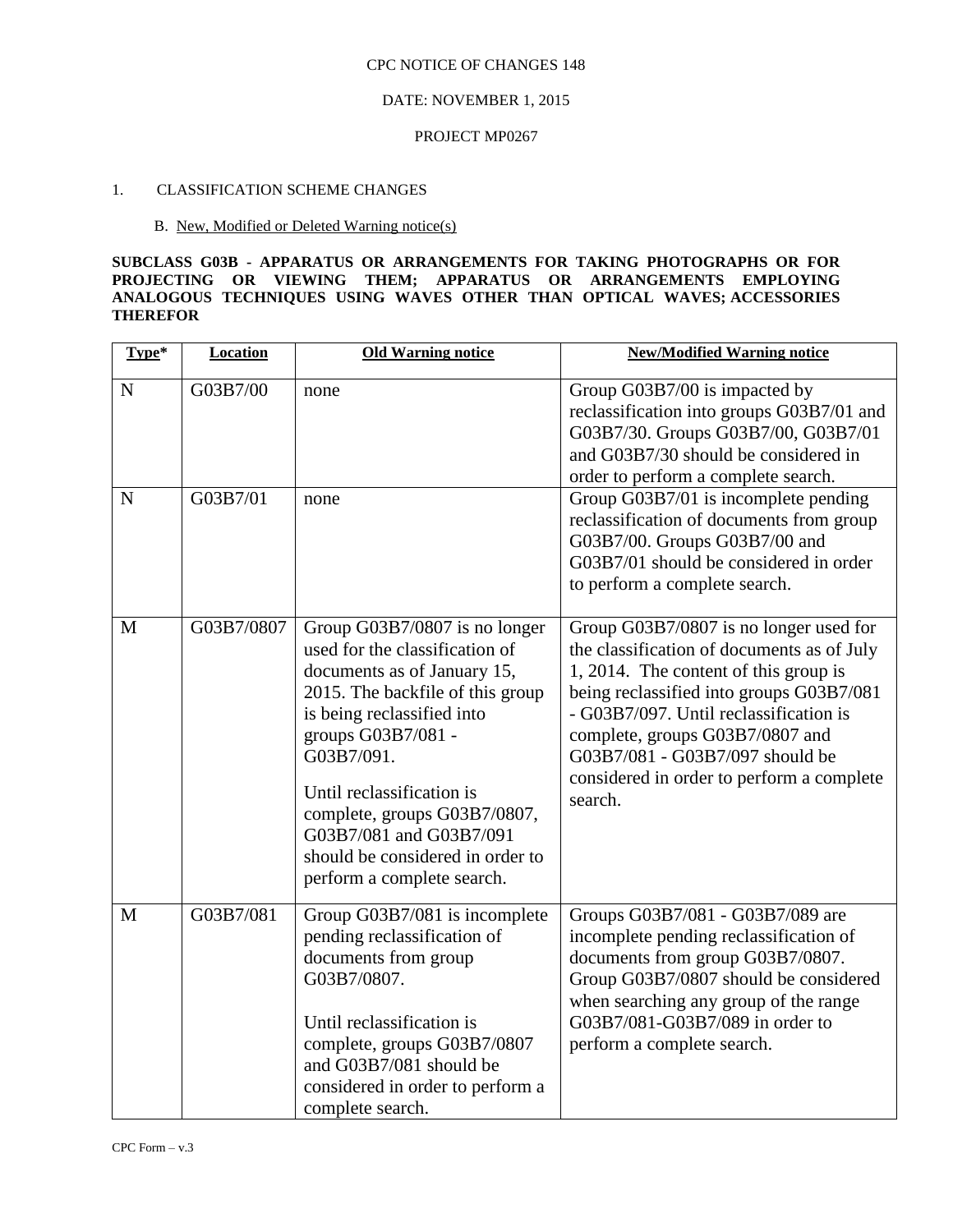# CPC NOTICE OF CHANGES 148

# DATE: NOVEMBER 1, 2015

## PROJECT MP0267

| Type*       | Location  | <b>Old Warning notice</b>                                                                                                                                                                                                                          | <b>New/Modified Warning notice</b>                                                                                                                                                                                                                                |
|-------------|-----------|----------------------------------------------------------------------------------------------------------------------------------------------------------------------------------------------------------------------------------------------------|-------------------------------------------------------------------------------------------------------------------------------------------------------------------------------------------------------------------------------------------------------------------|
| D           | G03B7/087 | Group G03B7/087 is incomplete<br>pending reclassification of<br>documents from group<br>G03B7/081.                                                                                                                                                 | none                                                                                                                                                                                                                                                              |
|             |           | Until reclassification is<br>complete, groups G03B 7/081<br>and G03B7/087 should be<br>considered in order to perform a<br>complete search.                                                                                                        |                                                                                                                                                                                                                                                                   |
| D           | G03B7/089 | Group G03B7/089 is incomplete<br>pending reclassification of<br>documents from group<br>G03B7/081.<br>Until reclassification is<br>complete, groups G03B7/081<br>and G03B7/089 should be<br>considered in order to perform a<br>complete search.   | none                                                                                                                                                                                                                                                              |
| M           | G03B7/091 | Group G03B7/091 is incomplete<br>pending reclassification of<br>documents from group<br>G03B7/0807.<br>Until reclassification is<br>complete, groups G03B7/0807<br>and G03B7/091 should be<br>considered in order to perform a<br>complete search. | Groups G03B7/091 - G03B7/097 are<br>incomplete pending reclassification of<br>documents from group G03B7/0807.<br>Group G03B7/0807 should be considered<br>when searching any group of the range<br>G03B7/091-G03B7/097 in order to<br>perform a complete search. |
| $\mathbf D$ | G03B7/097 | Group G03B7/097 is incomplete<br>pending reclassification of<br>documents from group<br>G03B7/091.<br>Until reclassification is<br>complete, groups G03B7/091<br>and G03B7/097 should be<br>considered in order to perform a<br>complete search.   | none                                                                                                                                                                                                                                                              |